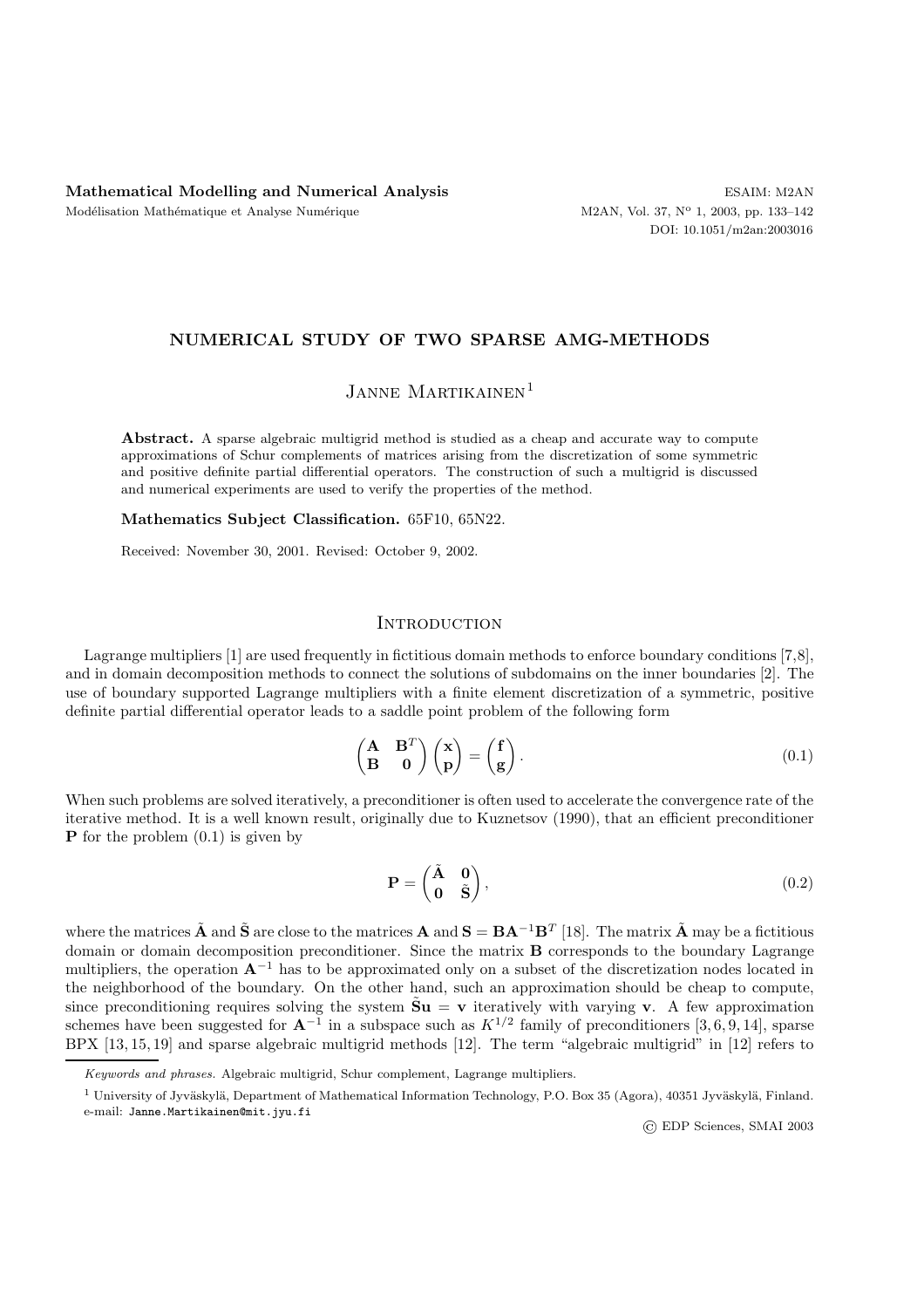a multigrid method, which is based on successive block factorizations and uses the Chebyshev method as a smoother. In this article, the construction and the properties of sparse algebraic multigrid methods for Schur complement approximation are studied.

The rest of the paper is organized as follows: First, the algebraic multigrid methods, considered in this paper, are described shortly. Then, the sparse implementation is discussed and finally, the numerical examples are explained. The results are presented to give accurate qualitative information on the properties of the method and to compare the sparse AMG methods with the sparse BPX. In the following, the term "node" refers to a degree of freedom in an algebraic system, not to a discretization node.

## 1. Algebraic multigrid methods

It is known that stationary iterative methods, known in multigrid methods as smoothers, such as Jacobi and Gauss–Seidel, reduce effectively rapidly oscillating error components, while the reduction of slowly oscillating error components is poor. This observation led to the invention of multigrid. In two-grid methods the slowly converging error components are filtered out by projecting the residual on a coarser grid where the residual equation  $Ae = r$  is solved. An update is interpolated back to the original grid and added to the approximate solution. This procedure is known as coarse grid correction. In true multigrid methods the coarse grid correction is used recursively until on the coarsest grid the problem is so small that one can afford to solve it accurately. Therefore, in any multigrid method one has a series of linear problems, decreasing in size, and two operators which can transfer the data between the problems, restriction transfers the residual to a coarser level and prolongation transfers the coarse grid correction to a finer level. A typical structure for multigrid algorithm is the following:

### **Algorithm 1.1.** *Multigrid cycle*

- 1. *If the current level is the coarsest level* 2. *Solve*  $\mathbf{A}_L \mathbf{x}_L = \mathbf{f}_L$
- 3. *End if*
- 4. *If the current level* i *is not the coarsest level*
	- 5.  $\mathbf{x}_i \leftarrow \mathbf{x}_i + \mathbf{S}_i(\mathbf{f}_i \mathbf{A}_i\mathbf{x}_i)$
	- 6.  $f_{i+1} = R_i(f_i A_i x_i)$
	- 7.  $x_{i+1} = 0$
	- 8. *Call this algorithm*  $\nu$  *times for the level*  $i + 1$
	- 9.  $\mathbf{x}_i \leftarrow \mathbf{x}_i + \mathbf{P} \mathbf{x}_{i+1}$
	- 10.  $\mathbf{x}_i \leftarrow \mathbf{x}_i + \mathbf{S}_i(\mathbf{f}_i \mathbf{A}_i\mathbf{x}_i)$
- 11. *End if.*

Above, the level index i ranges from 1 to L such that level 1 is the finest and L is the coarsest level. The system matrices are denoted by  $\mathbf{A}_i$ , the smoothers (assumed to be stationary) by  $\mathbf{S}_i$ , the restrictions by  $\mathbf{R}_i$  and the prolongations by  $P_i$ . This algorithm is called V-cycle, when  $\nu = 1$  and W-cycle, when  $\nu = 2$ .

In geometric multigrid methods, a hierarchy of discretization meshes is required for obtaining the linear systems and transfer operators, whereas in algebraic multigrid methods they are created by the method itself. Algebraic multigrids use often the transpose of the restriction as a prolongation, and the coarse systems matrices are calculated using the Galerkin formula  $\mathbf{A}_{i+1} = \mathbf{R}_i \mathbf{A}_i \mathbf{P}_i$ .

It has been proved in [16] that the Algorithm 1.1 defines a symmetric and positive definite operator, if **A**<sup>1</sup> and  $S_i$  are symmetric and positive definite, the Galerkin formula is used to define the coarse system matrices and the following condition is satisfied on each multigrid level

$$
\lambda_{\min}(\mathbf{I} - \mathbf{A}_i \mathbf{S}_i) > -1,\tag{1.1}
$$

where  $\lambda_{\min}(\cdot)$  denotes the smallest eigenvalue of a given matrix. It should be noted that the inequality (1.1) can be easily ensured by underrelaxing the smoothers  $S_i$  properly.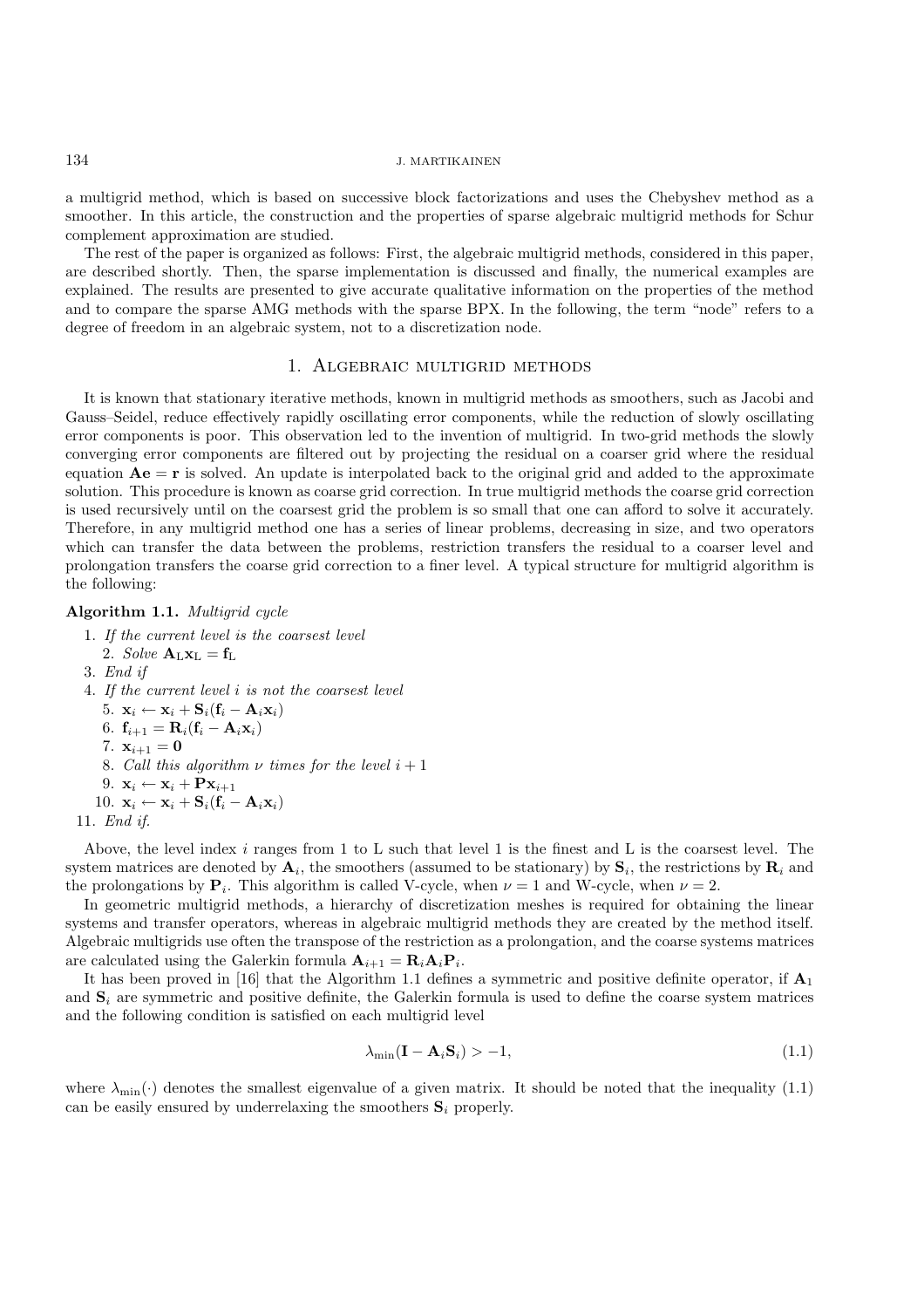

FIGURE 1. An example graph with selected coarse nodes.

Nowadays, there is a vast literature on algebraic multigrid methods starting from [17]. Since, the method of Ruge and Stüben is well documented and readily available, it will be the first algebraic multigrid to be tested here. Its coarsening strategy is based on the notion of a strong connection. Two nodes i and j in a linear system are strongly connected if the system matrix entry  $A_{ij}$  satisfies  $A_{ij} \leq \theta \min_{k \neq i} A_{ik}$ , where  $\theta \in [0,1]$  is a parameter given by the user. Note, that the codiagonals of the matrix **A** are assumed to be negative. In the coarsening process, the aim is to select nodes into the coarse system in such a way that the system does not contain any strongly connected pairs and that every eliminated node has a strong connection to at least one node that has been selected to the coarse system. The restriction operator is constructed using the values of the system matrix and the coarse system matrices are calculated using the Galerkin formula. The coarsening process is continued until the size of the coarse linear system is smaller than a given threshold. In the current implementation, the definition of the strong connection has been modified to include positive elements of the system matrix. This has been proposed, for example, in [5]. This algebraic multigrid will be later referred as AMG 1.

The second algebraic multigrid method which is tested here was proposed in [11]. It was chosen because it has many properties in common with geometric multigrid methods and thus, it is expected to give a computationally cheap sparse implementation. Instead of using the actual values stored in the system matrix, this multigrid uses the graph related to the system matrix. The method can be easily implemented to use any given graph related to the problem. The coarsening process operates in a geometric fashion by sequentially choosing a coarse node and eliminating the neighboring nodes of the graph. The criterion for selecting the next coarse grid node is to follow the original numbering.

The selection process for the graph presented in Figure 1 proceeds as follows: First, node number one is selected as a coarse node and nodes two, three and four are eliminated. Next, the node five is selected and nodes six and eight are eliminated. Finally, the node seven is selected and node nine eliminated. The graphs can be constructed for all the levels prior to calculating the coarse system matrices.

The restriction operator of the second method is generated also using the information of the given graph as follows:

> $(R)_{ij} =$  $\sqrt{ }$  $\int$  $\overline{\mathcal{L}}$ for a fine grid point  $j$  which is a coarse grid point  $i$ ,  $\frac{1}{k}$  for a fine grid point j which is a neighbor of coarse grid point i and has  $k$  neighboring coarse grid points, 0 otherwise.

Again, Galerkin formula is used in order to get the coarse system matrices. For a finite element discretization it can be equivalently defined that a coarse grid basis function  $\phi_{\rm C}^i$  is  $\phi_{\rm C}^i = \sum_{j=1}^t (R)_{ij} \phi_{\rm F}^j$ , where  $\phi_{\rm F}^j$  is a fine grid basis function,  $j = 1, \ldots, t$ . In order to achieve exactly the geometric multigrid the initial graph must be hierarchical, the coarse grid points must be picked up systematically and the Dirichlet boundary conditions must be eliminated after the coarsening process. This algebraic multigrid can be used directly for some PDE systems.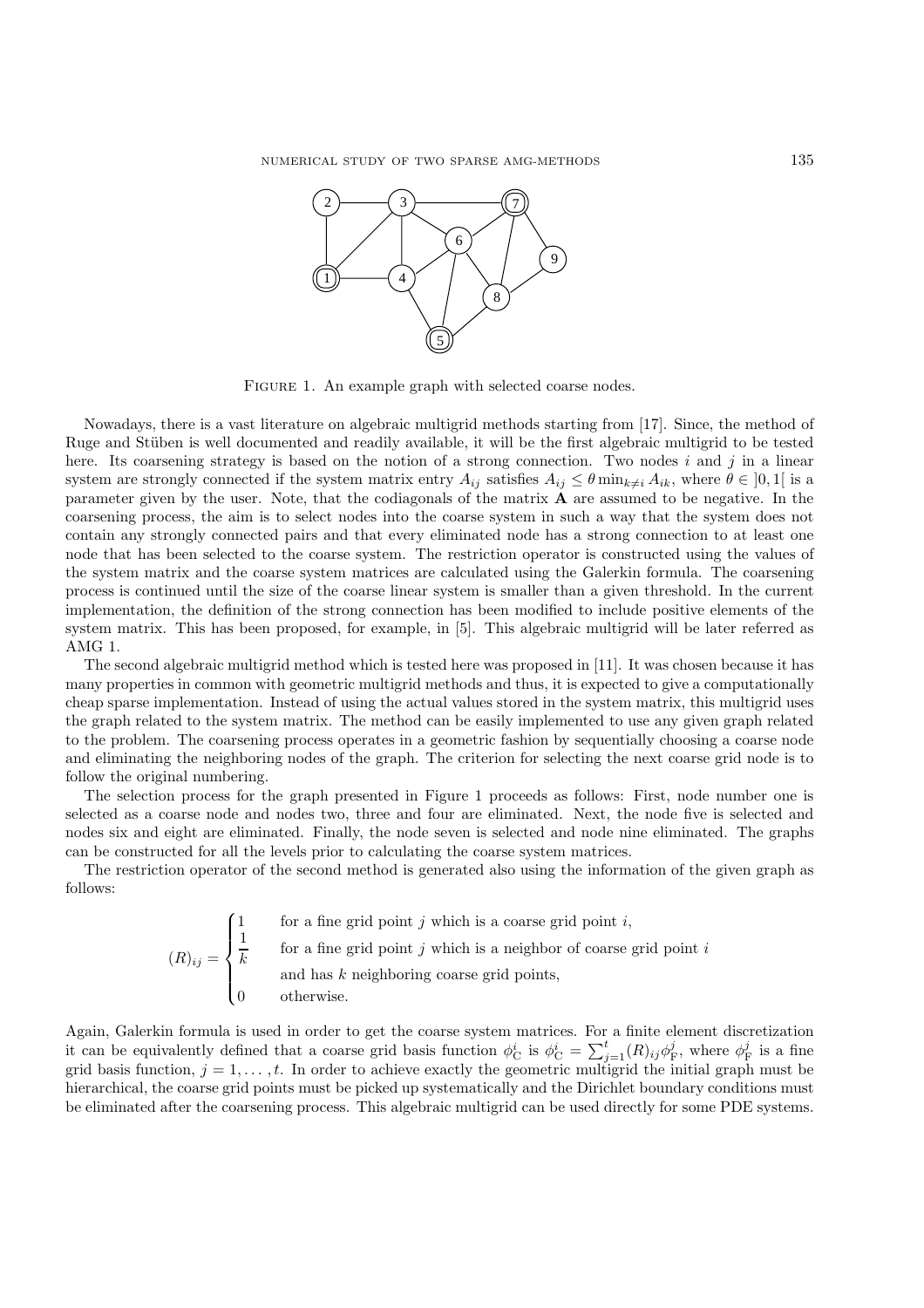When the initial graph has disjoint subgraphs corresponding to different type of unknowns, the structure of the original system is preserved on coarse levels. This algebraic multigrid will be later called AMG 2.

The BPX method [4], also known as the nodal basis method, is also a multilevel method, but it does not require a smoother or system matrices. It gives a spectrally optimal approximation for the Laplace operator. The method follows the Algorithm 1.2 given below.

## **Algorithm 1.2.** *The BPX method*

- 1. *If the current level* i *is not the coarsest level*
	- 2.  $f_{i+1} = R_i f_i$
	- 3. *Call this algorithm for the level*  $i + 1$
	- 4.  $\mathbf{f}_i \leftarrow \mathbf{f}_i + \mathbf{P}_i \mathbf{f}_{i+1}$

5. *End if.*

Algorithm 1.2 replaces the vector  $f_1$  with an approximation for  $L^{-1}f_1$ , where L is the discretized Laplace operator.

# 2. Sparse implementation of the AMG

The matrix vector product with the inverse of the Schur complement has to be approximated in order to construct the preconditioner (0.2). We are going to do this by iteratively solving systems of the form  $\hat{S}v = y$ , where  $\hat{\mathbf{S}}$  is an approximation of **S**. The multiplication of a vector **v** by the Schur complement **S** can be evaluated in three steps:  $\mathbf{u}^1 = \mathbf{B}\mathbf{v}$ ,  $\mathbf{A}\mathbf{u}^2 = \mathbf{u}^1$  and  $\mathbf{u}^3 = \mathbf{B}^T\mathbf{u}^2$ , where vector  $\mathbf{u}^3$  contains the result of the evaluation. Note that the middle step corresponds to a system solve with the matrix **A**. The actual solution process can be approximated by, for example, a few cycles of multigrid method.

Let us study more closely the linear system  $(0.1)$ . After a rearrangement of the variables, the system matrix has the block representation

$$
\begin{pmatrix}\nA_{11} & A_{12} & B_1 \\
A_{21} & A_{22} & 0 \\
B_1^T & 0 & 0\n\end{pmatrix},
$$
\n(2.1)

where the variables restricted by the Lagrange multipliers are numbered first. Thus, in the first evaluation phase  $\mathbf{u}^1 = (\mathbf{u}_1^1, \mathbf{0})$  and in the middle step we actually solve

$$
\begin{pmatrix} A_{11} & A_{12} \ A_{21} & A_{22} \end{pmatrix} \begin{pmatrix} \mathbf{u}_1^2 \\ \mathbf{u}_2^2 \end{pmatrix} = \begin{pmatrix} \mathbf{u}_1^1 \\ \mathbf{0} \end{pmatrix}.
$$

The final result  $\mathbf{u}^3 = \mathbf{B}_1^T \mathbf{u}_1^2 + \mathbf{0} \mathbf{u}_2^2$  is independent of the vector block  $\mathbf{u}_2^2$ . Now, we want to create a special implementation of the algebraic multigrid method cycle in which the vector blocks  $\mathbf{u}_2^1$  and  $\mathbf{u}_2^2$  are not used since the first of them is zero vector and the second one is irrelevant for the evaluation. We call this special implementation a sparse algebraic multigrid.

For our model problem, we assume that the matrix **A** corresponds to a quasiuniform discretization mesh and the degrees of freedom corresponding to the first block row of (2.1) represent a lower dimensional plane with sufficient smoothness inside or on the boundary of a computational domain. Then, the number of components to be approximated is at most  $\mathcal{O}(n^{(d-1)/d})$ , where n is the total number of discretization nodes and d is the space dimension of the continuous problem.

Since the optimal computational complexity  $\mathcal{O}(n)$  of the preconditioner for the problem (0.1) is wanted, the application of the sparse AMG should require at most  $\mathcal{O}(n^{(d-1)/d})$  floating point operations. This is due to the fact that solving iteratively systems in which sparse AMG is used to perform matrix-vector multiplication, takes at most  $\mathcal{O}(\log \frac{1}{\epsilon}n^{1/d})$  iterations to the relative accuracy  $\epsilon$  using, for example, conjugate gradient or Chebyshev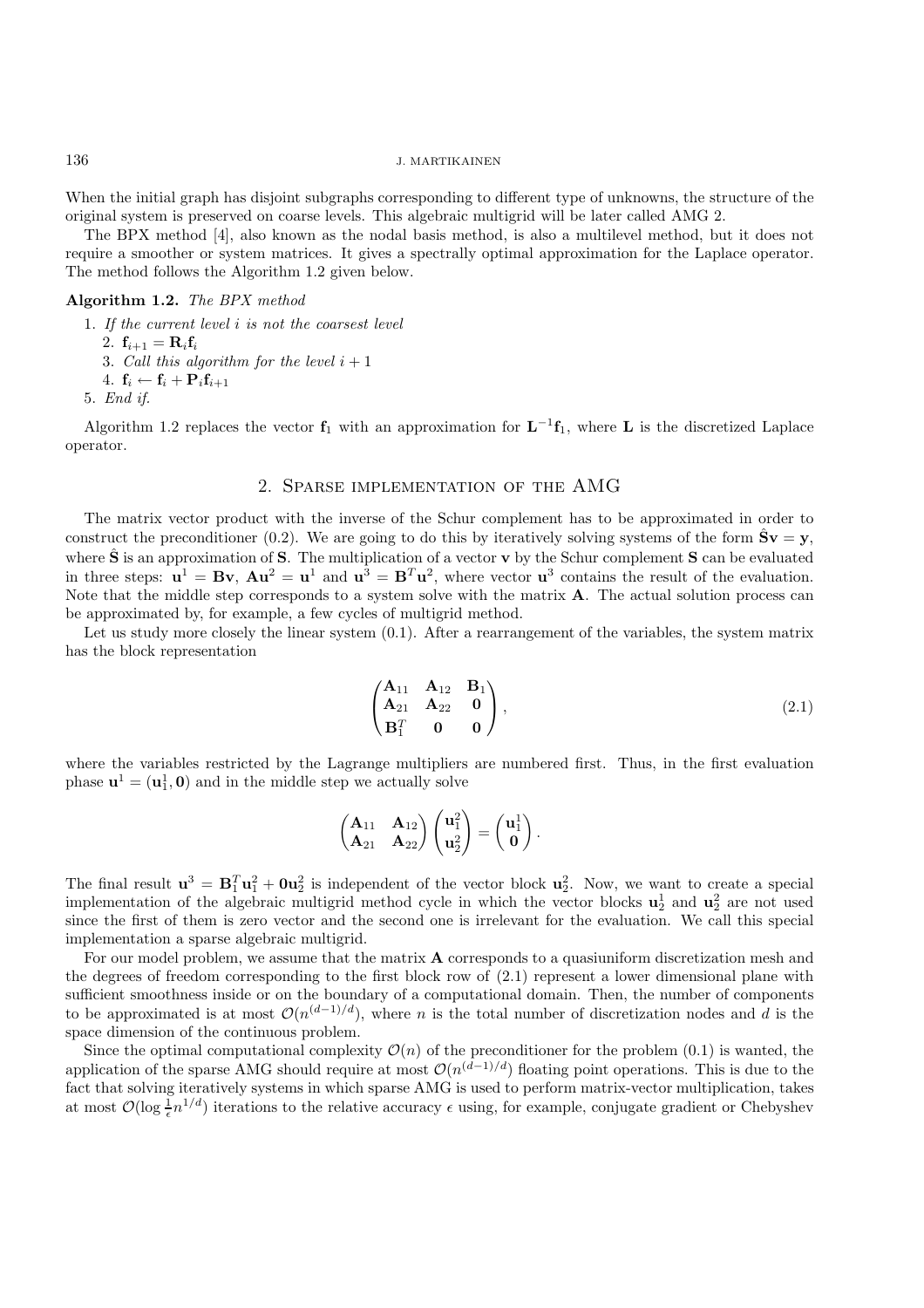method [15]. For this reason the multigrid cycle has to be performed in a subspace, whose dimension does not exceed  $\mathcal{O}(n^{(d-1)/d})$ .

In order to perform the multigrid cycle in a subspace, the iterative method for the sparse AMG must be such that the approximate solution is updated only in the neighborhood of the nodes, where the residual before smoothing was nonzero. This requirement excludes, for example, Gauss–Seidel smoothing. Here, the Jacobi iteration has been chosen. Moreover, if we study an ordinary geometric multigrid with linear interpolation for a discretized one-dimensional boundary value problem, we notice that the number of nodes on each coarser level is approximately halved. When W-cycle is used, level i of the multigrid is visited  $2^{i-1}$  times. Such a multigrid cycle requires  $\mathcal{O}(n \log n)$  floating point operations, where n is the size of the original (level 1) linear system. This is similar to approximating a Schur complement of a two-dimensional problem on a one-dimensional curve. Therefore, for the sparse algebraic multigrid, only V-cycle is allowed in order to meet the complexity requirements.

If conjugate gradient method is used to solve problems, where sparse AMG acts as a matrix vector product, we must ensure that the sparse AMG defines a symmetric and positive definite operator. For the choices made here this turns out to be simple. The (diagonal) iteration matrix of the Jacobi method is always symmetric and positive definite for symmetric and positive definite problems. All that is required, is to choose suitable relaxation parameters for Jacobi iteration on each multigrid level.

The initialization of the sparse AMG may take as much as  $\mathcal{O}(n)$  operations. Therefore, it is possible to construct the sparse AMG after the full AMG is initialized. The Algorithm 2.1 constructs the sparse AMG out of the full AMG.

#### **Algorithm 2.1.** *Sparse AMG initialization*

- 1. Give a subset  $T_1$  of the nodes, where the approximate solution is required
- 2. Define a set  $S_1$  which includes  $T_1$  and all the nodes the smoother may update, when the residual is nonzero *for nodes in the set*  $T_1$ *.*
- 3. For all the levels  $i = 1, 2, \ldots, L$  do
	- 4. Pick the rows and columns of  $A_i$ , indicated by set  $S_i$ , to the sparse system matrix  $A_i^s$
	- 5. Define the set  $T_{i+1}$  such that  $j \in T_{i+1}$  if  $(\mathbf{R}_i)_{jk} \neq 0$  for some  $k \in S_i$ .
	- 6. Define a set  $S_{i+1}$  which includes  $T_{i+1}$  and all the nodes the smoother may update, when the residual *is nonzero for nodes in the set*  $T_{i+1}$ *.*
	- 7. Pick the columns of  $\mathbf{R}_i$ , indicated by  $S_i$ , and rows of  $\mathbf{R}_i$ , indicated by  $S_{i+1}$  to the sparse restriction *matrix*  $\mathbf{R}_i^s$ .
- 8. *End for.*

After the initialization, the sparse system matrices  $A_i^s$  and the sparse restrictions  $\mathbf{R}_i^s$  are used to perform a single V-cycle of the multigrid with zero initial guess for a given vector.

**Theorem 2.1.** Let there be a hierarchy of uniformly coarsened meshes  $M_i$ ,  $i = 1, \ldots, L$  and a discrete partial *differential operator* **A** *discretized on the mesh* M1*, where the degrees of freedom corresponding to mesh* M<sup>i</sup> *are numbered before the degrees of freedom corresponding to mesh* <sup>M</sup><sup>i</sup>−<sup>1</sup>*. Moreover, let the number of degrees of freedom for the mesh* M<sup>L</sup> *be at most the threshold, which is given as a stopping criterion for coarsening in AMG 2. Then, the sparse cycle of AMG 2 corresponding to a lower dimensional plane with*  $O(n^{(d-1)/d})$  *degrees of freedom requires at most*  $O(n^{(d-1)/d})$  *arithmetic operations and memory locations for*  $d \geq 2$  *and*  $O(\log n)$ *operations and memory locations for*  $d = 1$ *.* 

*Proof.* Due to the coarsening strategy, the number of nodes corresponding to the lower dimensional plane on level i is  $\mathcal{O}(n^{(d-1)/d}/2^{(d-1)i})$ . They are a subset of the nodes for which the solution was required on level 1. For each node on each level, the number of neighboring nodes is at most the number of neighboring nodes for the corresponding node on level 1, which is bounded. Thus, the required number arithmetic operations and memory locations on level i is also  $\mathcal{O}(n^{(d-1)/d}/2^{(d-1)i})$ . Summing these up over the levels gives us the estimate presented above. $\Box$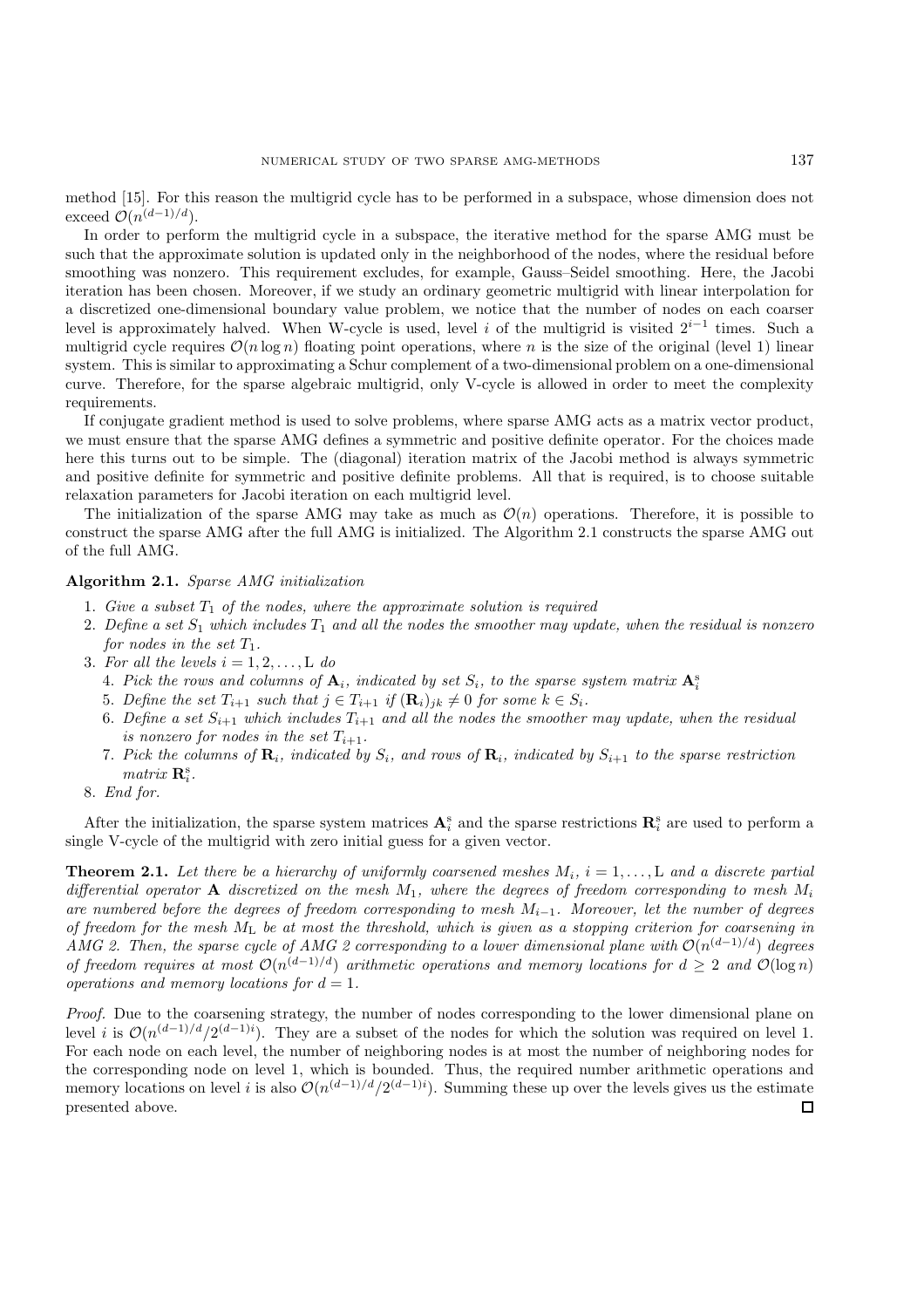Note, that while the previous theorem assures the complexity of sparse AMG 2 in certain cases, the same estimate holds for many other cases also, for example, for all the numerical tests presented in this paper.

For the initialization of the sparse BPX, the sets  $S_i$  can be defined as  $S_i = T_i$  and the step 4 in the Algorithm 2.1 can be omitted.

#### 3. Model operators for numerical tests

For numerical testing, two positive definite partial differential operators are used: the diffusion operator

$$
\mathcal{L}(u) = -\alpha I + \nu \Delta u \tag{3.1}
$$

and the linear elasticity operator for an isotropic material

$$
\mathcal{E}(\mathbf{u}) = -2\mu \nabla \cdot \varepsilon(\mathbf{u}) - \lambda \nabla (\nabla \cdot \mathbf{u}).
$$
\n(3.2)

The operators are discretized with the finite element method and therefore, corresponding weak formulations of the operators are needed. Let there be a domain  $\Omega \subset \mathbb{R}^d$ ,  $d = 2, 3$  such that the boundary  $\partial \Omega = \Gamma_0 \cup \Gamma_1$  and that meas( $\Gamma_0$ ) >  $\gamma$  > 0. The function space V is defined by

$$
V = \{ \varphi \; : \; \varphi \in H^1(\Omega), \; \varphi = 0 \text{ on } \Gamma_0 \} \, . \tag{3.3}
$$

Now, the weak bilinear form  $L: V \times V \to \mathbb{R}$  corresponding to the diffusion operator (3.1) reads:

$$
L(u, v) = \int_{\Omega} \alpha uv + \nu \nabla u \cdot \nabla v \, d\Omega,
$$
\n(3.4)

and the weak bilinear form  $E: V^d \times V^d \to \mathbb{R}$  corresponding to the linear elasticity operators (3.2) reads:

$$
E(u,v) = \int_{\Omega} \left( \sum_{i=1}^{d} \sum_{j=1}^{d} 2\mu \varepsilon_{ij}(u) : \varepsilon_{ij}(v) - \lambda \frac{\partial u_i}{\partial x_i} \frac{\partial v_j}{\partial x_j} \right) d\Omega.
$$
 (3.5)

The finite element spaces of the discrete problems are piecewise linear and bilinear in two dimensions with triangular and quadrilateral elements, respectively and bilinear and trilinear in three dimensions with prismatic and brick elements, respectively. These spaces are subspaces of V. The components of the matrix block **A** in  $(0.1)$  are obtained by inserting the corresponding finite elements basis functions to the bilinear forms L and E. For the following numerical examples, the matrix  $\mathbf{B} \in \mathbb{R}^{m \times n}$  has one nonzero element on each row corresponding to each node on the lower dimensional plane, on which the Schur complement  $S = BA^{-1}B^{T}$  is approximated, and the value of the nonzero elements is always 1.

# 4. Numerical results

For measuring the accuracy of a Schur complement approximation, the smallest  $\lambda_{\min}$  and the largest eigenvalue  $\lambda_{\text{max}}$  of the generalized eigenvalue problem  $S_u = \lambda \tilde{S}_u$  are computed. The quality of the approximation is measured by the ratio of the eigenvalues, which is also the spectral condition number of the product matrix **S**˜−<sup>1</sup>**S**. Since the complexity of the algebraic multigrid is not known exactly prior to its construction, it is useful to measure it also. For the three compared methods, including the sparse BPX, all the required data structures are packed into sparse matrices. Therefore, a common measure for the method complexity is the number of sparse matrix entries used in the method. To present more illustrative information, a solution method for the corresponding problem with Lagrange multipliers of the form (0.1) is constructed and the numbers of iterations and CPU-times in seconds are reported. The solution method is the preconditioned MINRES [10] with the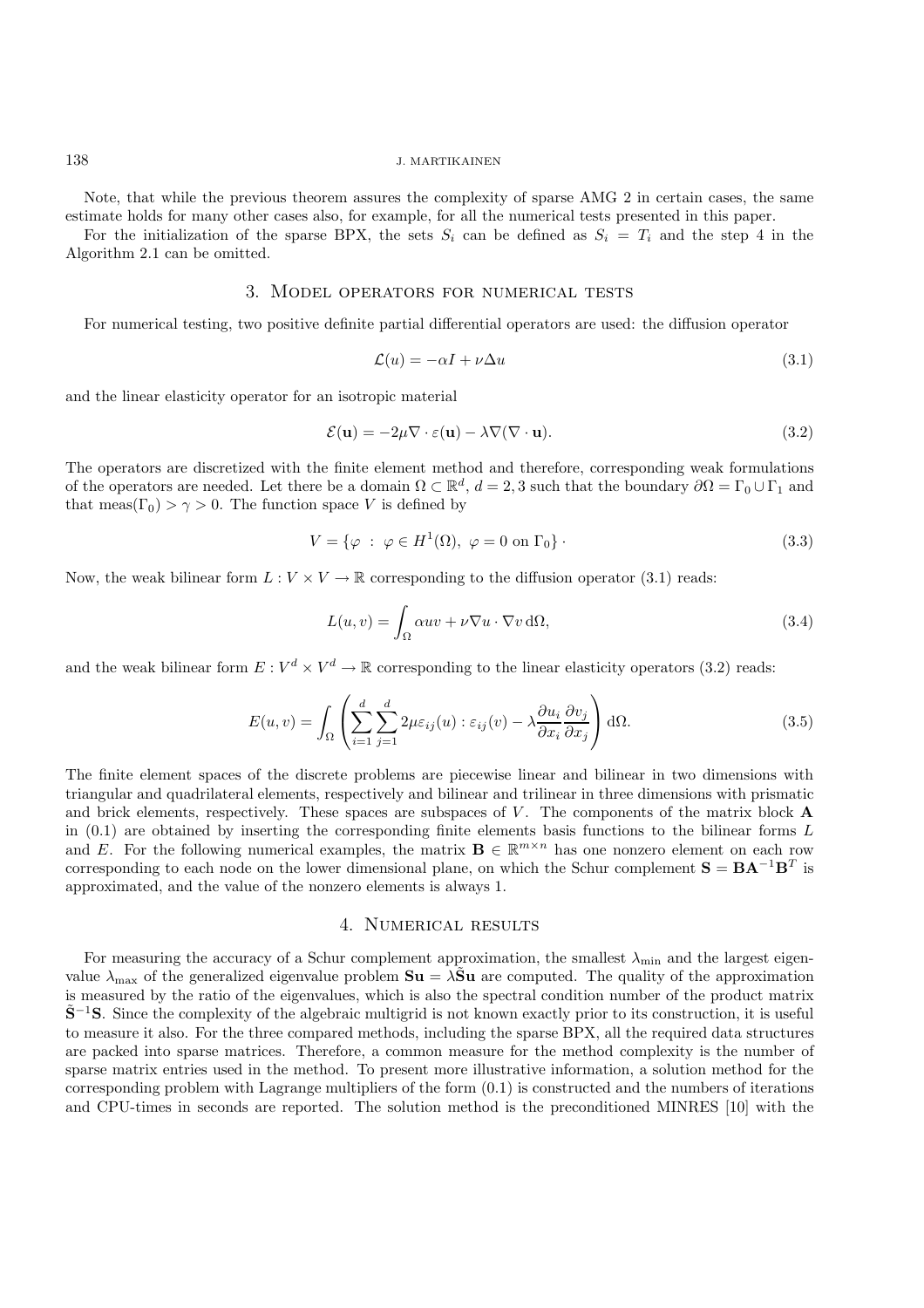

FIGURE 2. Computational domain and  $32 \times 32$  mesh for the test problem 1.

|       |      | Sparse AMG 1 |      |       | Sparse AMG 2 |       | Sparse BPX |       |      |      |      |       |
|-------|------|--------------|------|-------|--------------|-------|------------|-------|------|------|------|-------|
| h     | cond | size         | iter | time  | cond         | size  | iter       | time  | cond | size | iter | time  |
| /16   | .13  | 1201         | 12   | 0.01  | $1.10\,$     | 1054  | 14         | 0.01  | 1.47 | 125  | 16   | 0.01  |
| 1/32  | 1.19 | 4132         | 16   | 0.10  | 1.14         | 2818  | 14         | 0.07  | 2.06 | 225  | 22   | 0.04  |
| 1/64  | 1.24 | 8740         | 15   | 0.38  | 1.15         | 6452  | 14         | 0.29  | 2.35 | 541  | 22   | 0.29  |
| 1/128 | 1.37 | 27682        | 18   | 2.33  | $1.21\,$     | 14628 | 16         | 1.67  | 2.25 | 1113 | 22   | 1.39  |
| 1/256 | 1.29 | 50119        | 16   | 8.47  | $1.21\,$     | 29564 | 14         | 6.04  | 2.48 | 2205 | 22   | 6.17  |
| 1/512 | l.41 | 140627       | 16   | 36.78 | 1.22         | 61524 | 14         | 27.23 | 2.28 | 4145 | 22   | 26.13 |

Table 1. Condition numbers with respect to the mesh step size for the test problem 1.

block diagonal preconditioner  $P = diag(P_p, P_l)$ , where the primary variable preconditioner  $P_p$  corresponds to one symmetric cycle of AMG 2 and the Lagrange multiplier preconditioner **P**<sup>l</sup> corresponds to the method under consideration. The initial guess is chosen to be zero and the right hand side vectors are  $f = 0$  and each component of vector **g** is one. The problem has a nontrivial solution.

As the first test problem the Laplace operator ((3.4) with  $\alpha = 0, \nu = 1$ ) is discretized with topologically hierarchical finite element mesh in the unit rectangle  $\Omega$ . Here,  $\Gamma_0 = \partial \Omega$ . The Schur complement is approximated on a closed curve Γ located inside the domain as in Figure 2. The curve is composed of four pieces of parabola, the first of which goes through points  $(0.3, 0.5)$ ,  $(0.35, 0.65)$  and  $(0.5, 0.7)$ . The other pieces are obtained by rotating the first around the midpoint  $(0.5, 0.5)$ . Nodes have been fitted locally on the curve to achieve an accurate representation of the curve. A mesh with  $32 \times 32$  rectangles is also shown in Figure 2. The rectangles which have been cut by the curve have been split to two triangles. The mesh step sizes, condition numbers and the total number of sparse matrix entries of sparse AMGs and sparse BPX are presented in Table 1 as well as the numbers of iterations and CPU-times of the corresponding solution methods. The BPX is based on a hierarchical mesh, in which no local fitting is used. For the finest discretization,  $h = 1/512$ , of the first test problem, one V-cycle of the full AMG 1 took 0.661 s and had 3.26e6 sparse matrix entries, while one V-cycle of the full AMG 2 took 0.580 s of CPU-time and had 3.15e6 sparse matrix entries. In comparison, the sparse AMG 1 V-cycle took 1.88e-2 s, the sparse AMG 2 V-cycle 1.38e-2 s and the sparse BPX V-cycle 1.76e-4 s of CPU-time. The data structures of the sparse BPX fit into the cache memory. This shows that for simple problems the sparse BPX gives a good preconditioner with very quick computation. Only for some problem sizes the sparse AMG 2 is slightly more efficient.

As the next test, the Schur complement of Laplace operator is approximated on two opposite sides, numbered by 3 and 6, of a hexagon, while  $\Gamma_0$  is composed of the other four sides, as in Figure 3. The discretization mesh is not hierarchical. In Table 2, the results are presented in a form which is similar to the first test problem.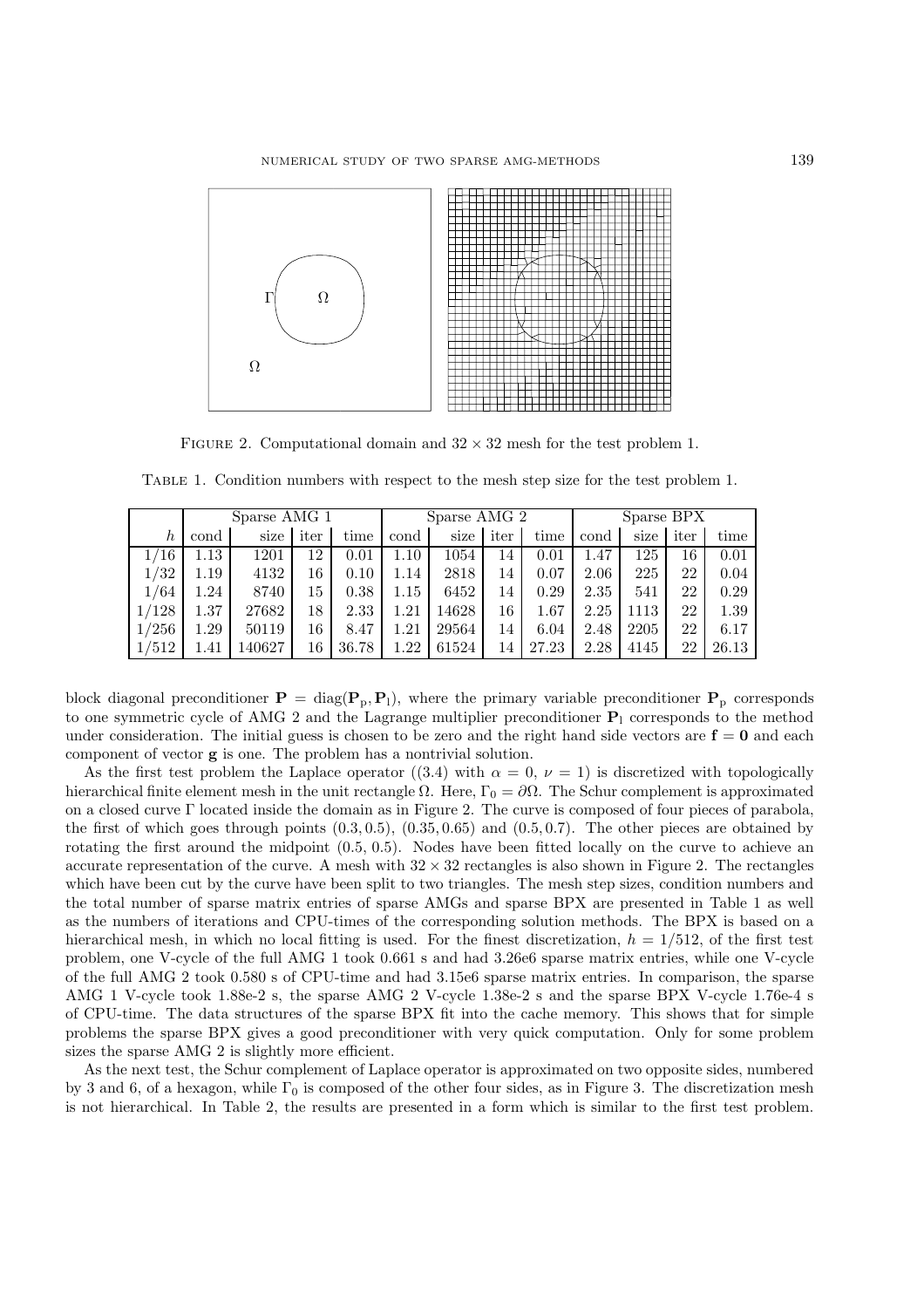

FIGURE 3. The coarsest finite element mesh for the test problem 2.

|       |      | Sparse AMG 1 |      |      | Sparse AMG 2 |       |      |      |  |  |  |
|-------|------|--------------|------|------|--------------|-------|------|------|--|--|--|
| nodes | cond | size         | iter | time | cond         | size  | iter | time |  |  |  |
| 86    | 1.11 | 693          | 14   | 0.01 | 1.06         | 468   | 14   | 0.01 |  |  |  |
| 301   | 1.15 | 1343         | 15   | 0.01 | 1.27         | 909   | 15   | 0.01 |  |  |  |
| 1156  | 1.20 | 5182         | 17   | 0.11 | 1.43         | 2516  | 18   | 0.09 |  |  |  |
| 4197  | 1.25 | 14763        | 17   | 0.58 | 1.95         | 5360  | 19   | 0.45 |  |  |  |
| 16452 | 1.29 | 44208        | 18   | 4.43 | 2.49         | 12007 | 25   | 2.84 |  |  |  |

Table 2. Condition numbers with respect to number of nodes for the test problem 2.

Table 3. Condition numbers with respect to the mesh step size for the test problem 3.

|       | Sparse AMG 1 |        |      |      |      | Sparse AMG 2 | Sparse BPX |      |          |      |      |      |
|-------|--------------|--------|------|------|------|--------------|------------|------|----------|------|------|------|
| h     | cond         | size   | iter | time | cond | size         | iter       | time | cond     | size | iter | time |
| '16   | 6.71         | 6737   | 38   | 0.40 | 2.18 | 6641         | 23         | 0.16 | 14.9     | 125  | 47   | 0.07 |
| 1/32  | 9.00         | 18536  | 41   | 1.74 | 2.35 | 14165        | 22         | 0.71 | $16.5\,$ | 225  | 54   | 0.53 |
| 1/64  | 27.0         | 76963  | 51   | 11.5 | 2.56 | 31894        | 24         | 3.41 | 17.6     | 541  | 55   | 2.67 |
| 1/128 | 92.0         | 233328 | 62   | 58.0 | 2.53 | 64261        | 23         | 15.1 | $16.6\,$ | 1113 | 53   | 11.3 |
| 1/256 | 220.         | 965621 | 71   | 250. | 2.61 | 127682       | 23         | 57.6 | $16.6\,$ | 2205 | 52   | 46.4 |

For these unstructured meshes, the measured condition number is much better for AMG 1 than AMG 2, but the number of sparse matrix entries grows at greater rate in AMG 1. The condition number for AMG 2 clearly depends on the mesh step size  $h$ . This is due to the deteriorating quality of the interpolations. Nevertheless, the sparse AMG can be well used on unstructured meshes.

In the third test problem, the computational domain is the same as in the first test problem, but  $\Gamma_0$  is only the bottom of the domain. The Schur complement of the linear elasticity operator (3.5) is approximated on the same curve Γ as in test problem 1. The Young modulus of the elastic material is 100 and the Poisson ratio 0.3 giving  $\lambda \approx 57.7$  and  $\mu \approx 38.5$ . The sparse AMG 2 is compared to the sparse BPX, which is used for the two displacement components separately. The results are presented in Table 3. Also AMG 1 method was tested, using the unknown-approach described in [17], but the local fitting of the discretization mesh and underrelaxation needed to obtain the positive definiteness of the V-cycle greatly reduced the quality of the approximation. This experiment shows that sparse AMG 2, which is suited to the original problem directly, can give much better approximations to the Schur complement than sparse BPX, although the spectral properties of the linear elasticity operator are comparable to those of the vector Laplacian. However, when studying the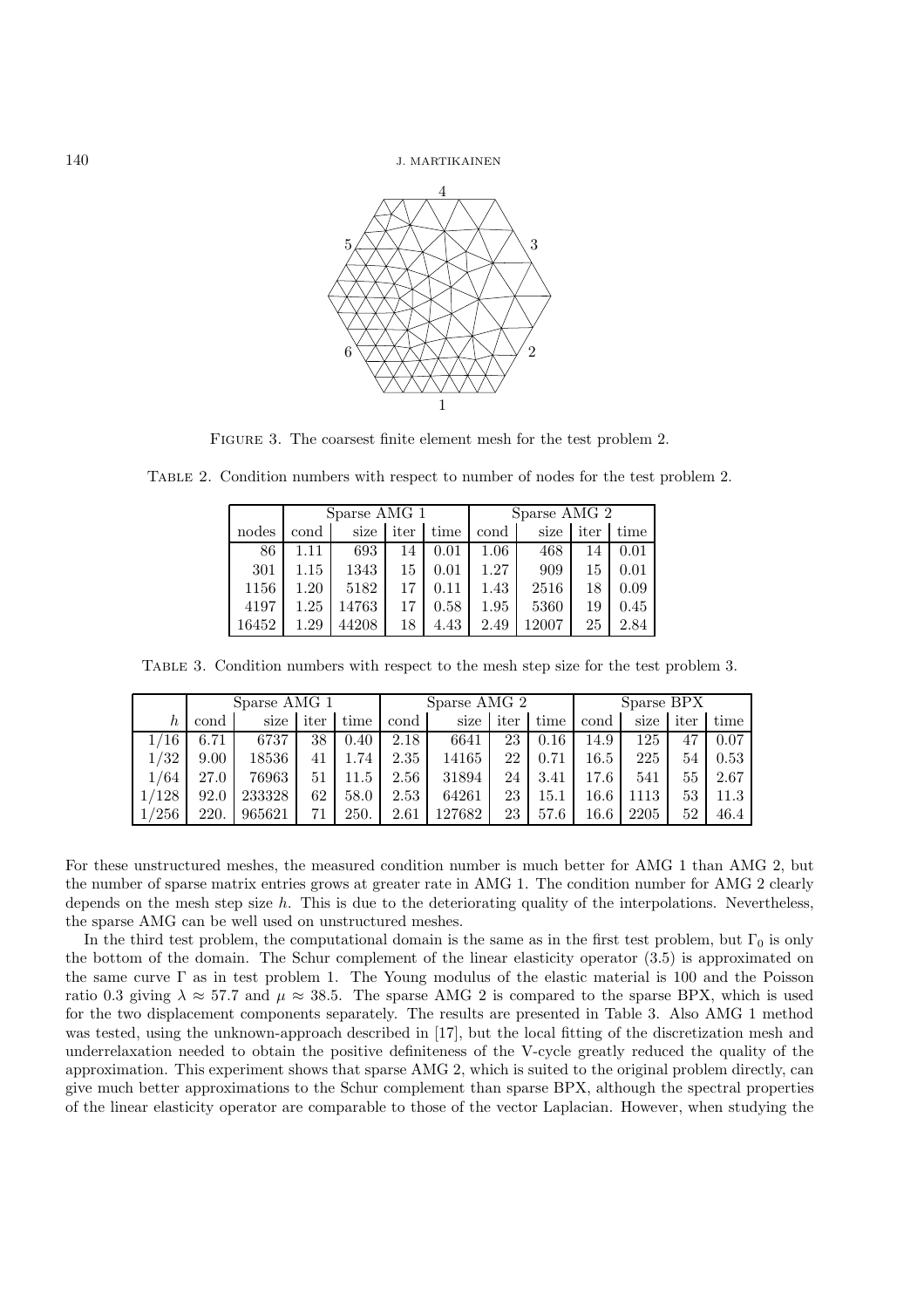

FIGURE 4. The profile of the cylinder for test problem 4.

Table 4. Condition numbers with respect to the mesh step size for the test problem 4.

|       | Sparse AMG 1 |        |      |      |          | Sparse AMG 2 |      | Sparse BPX |      |       |      |      |
|-------|--------------|--------|------|------|----------|--------------|------|------------|------|-------|------|------|
|       | cond         | size   | iter | time | cond     | size         | iter | time       | cond | size  | iter | time |
|       | 2.44         | 41734  | 25   | 2.76 | 2.01     | 34768        | 22   | 2.84       | 14.0 | 2268  | 32   | 0.87 |
| 1/32  | 6.81         | 223586 | 40   | 33.8 | 2.01     | 161198       | 22   | 22.6       | 17.4 | 5925  | 30   | 7.03 |
| $-64$ | 10.0         | 998752 | 47   | 280. | $1.93\,$ | 643086       | 20   | 131.       | 28.0 | 32684 | 30   | 77.3 |

Table 5. Condition numbers with respect to a coefficient value for the test problem 5.

|                 |          | Sparse AMG 1 |      |      |          | Sparse AMG 2 |      | Sparse BPX |          |      |      |      |
|-----------------|----------|--------------|------|------|----------|--------------|------|------------|----------|------|------|------|
| S               | cond     | size         | iter | time | cond     | size         | iter | time       | cond     | size | iter | time |
| 10 <sup>0</sup> | 1.37     | 20834        | 17   | 2.41 | 1.29     | 14628        | 16   | 1.94       | 5.97     | 1113 | 25   | 1.80 |
| $10^{1}$        | 1.40     | 31980        | 19   | 3.53 | 1.49     | 14628        | 19   | 2.39       | 8.10     | 1113 | 36   | 2.58 |
| $10^{2}$        | $1.31\,$ | 54778        | 20   | 5.55 | $1.58\,$ | 14628        | 20   | 2.56       | $10.2\,$ | 1113 | 52   | 3.73 |
| $10^{3}$        | 1.40     | 63831        | 20   | 6.04 | $1.60\,$ | 14628        | 20   | 2.56       | $10.6\,$ | 1113 | 67   | 4.80 |

execution times of the corresponding linear solver we notice that the computational time of the preconditioner outweighs the accuracy. Using the sparse AMG to both components of the displacement separately, the efficiency compared to the sparse BPX behaves as in the test problem 1.

In the fourth test problem, the computational domain is the unit cube  $]0, 1[^3$ . The Schur complement of the diffusion operator, (3.4) with  $\alpha = 1$  and  $\nu = 1$ , is approximated on the surface of a cylinder with a star-shaped cross section profile as in Figure 4. The profile is composed of four pieces of natural cubic splines, first of which passes through points  $(0.5, 0.1), (0.45, 0.2), (0.4, 0.4), (0.2, 0.45)$  and  $(0.1, 0.5)$ . The other pieces are obtained by rotating the first around the midpoint  $(0.5, 0.5)$  in 90° steps. The cylinder starts at  $z = 0.3$  and ends at  $z = 0.7$ . The boundary  $\Gamma_0$  is the bottom of the cube. The finite element mesh is a Cartesian and locally fitted one with cubic and prismatic first order elements. Some problems were encountered with AMG 1. In order to obtain a positive definite operator, some underrelaxation was needed and this is partly responsible for the growth of the condition number with respect to the mesh step size h.

In the fifth test problem, the approximation of the Schur complement is studied with respect to a jump in a coefficient. The setting of the problem is the same as for the first test problem, except that the discretization mesh is always the same,  $h = 1/128$ , and the coefficient  $\nu$  of the weak diffusion operator (3.4) is  $\nu = 1+r$ , where r is a random number of the interval  $[0, s]$  chosen elementwise. Since the random numbers are accessed from a file, the problem for each method is exactly the same. The performance of the methods with respect to the varying scale factor s are given in Table 5. The results show that the sparse AMG 1 can maintain a high quality for the Schur complement approximation, but with growing expenses. This, of course, depends on the initialization parameter which is used to define a strong connection. If the parameter is small enough,